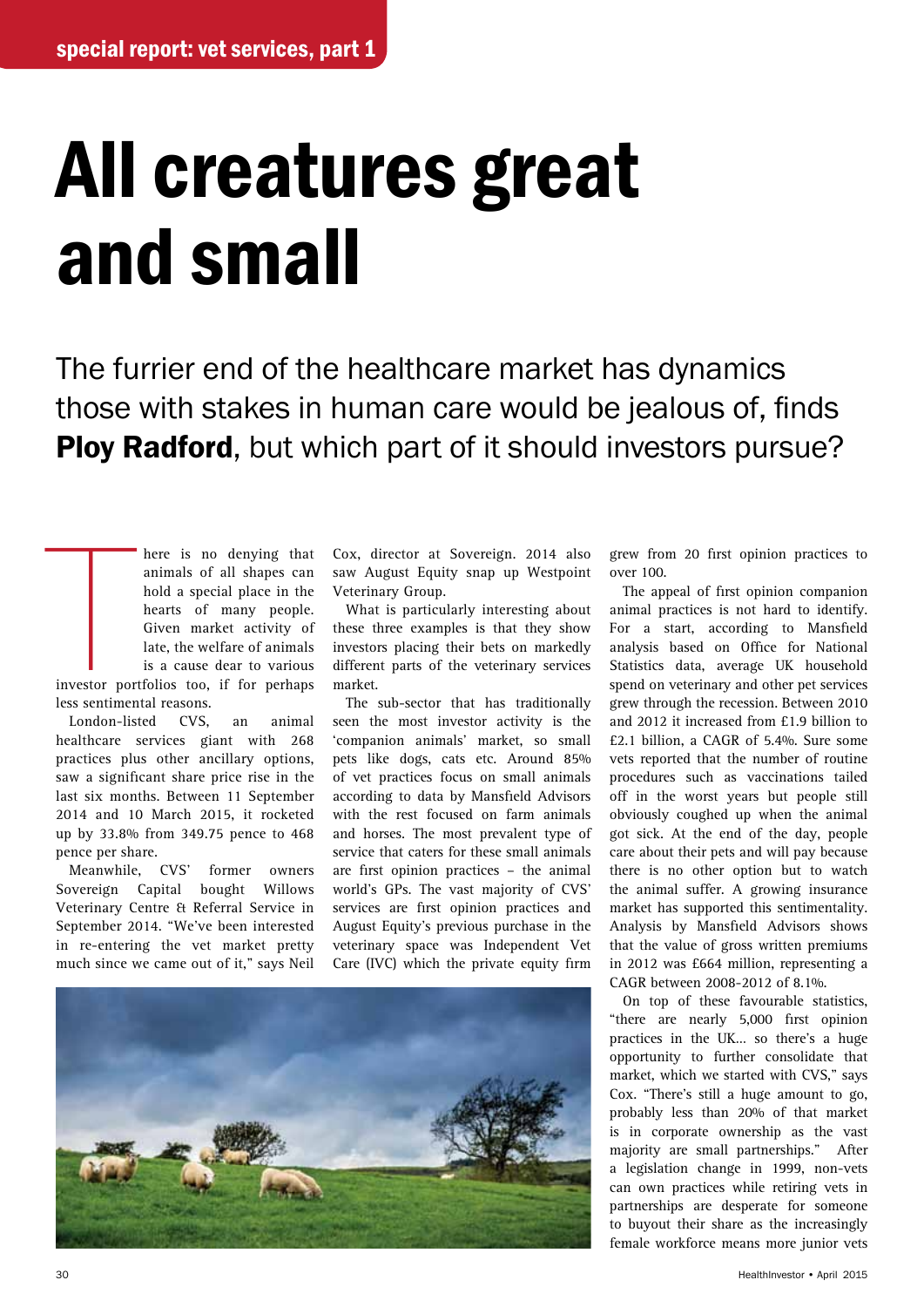

just want salaried positions. (Female vets are simply more likely to work part-time or take a career break.) In other words, the first opinion companion animals practice market provides an excellent buy and build play.

There is however, a size problem. If you're an investor that operates in the upper mid-market "there's nothing for you unless you take CVS private" warns Victor Chua, partner at Mansfield Advisors. IVC is owned by Summit Partners, Companion Care and Vets4Pets are owned by KKR, while Goddard Veterinary Group is owned by the son of the founder who is reportedly not looking to sell. Not all is lost though. "If you're a smaller firm in that lower midmarket size then yes there are definitely still things you can do," says Chua.

Or you could look higher up the care ability chain like Sovereign has with its acquisition of Willows.

When a pet requires treatment for something like cancer or a rare skin condition that the local first opinion vet doesn't feel comfortable treating themselves (whether through lack of experience or facilities), they can refer them on. This referral could be to what is nominally a first opinion practice that has someone with a special interest in ophthalmology and a Certificate in Advanced Veterinary Practice from the Royal College of Veterinary Surgeons (RCVS) to prove it. Or the animal could be sent to a specialist referral facility where there are clinicians with an RCVS or European diploma in a speciality. Some may be a clinic with only one or two specialities, such as Sarah Smith Cardiology, others are multi-disciplinary centres, like Willows or Dick White Referrals.

The specialised service offered by referral centres means they can charge higher prices and bring in higher revenues. Consults can start at £150 and surgery could cost up to £5,000. Referral centres appear to have survived the recession as well due to the life-threatening illnesses they cure and the affection people have for their pets. There may be only 18 multidisciplinary referral centres but Mansfield analysis shows they took home 6.1% of the £2 billion spend on pet vet care in 2012.

With this referral centre end of the market you do hit a similar problem as with first opinion practices – there's not swathes of them to buy. There are only 18 multi-disciplinary secondary referral centres, six of which are run by universities and Sovereign has gone and acquired one of the biggest and is looking to expand (for an in-depth look at the referral market and Sovereign's plans see page 32) meaning competition for the others is going to be fierce. There are many more practices that carry out one or two referral services but their share of the spend on pet vet care is significantly smaller than multi-disciplinary centres (in 2012 it was  $2.6\%$ ) due to the fewer disciplines offered.

Another alternative for investors is moving up in animal size and examining the practices dedicated to equine and farm animals. Cox is curtly dismissive, however, of the opportunities in the equine market "it tends to be less profitable and more problematic in terms of collecting in the debts from horse owners".

This leaves the farm animal market – which is where August Equity's portfolio company Westpoint operates. As mentioned earlier, farm practices make up a much smaller part of the UK vet practices. This is in part a reflection of the fact that there fewer farms. The days of the smallholding with a few cows called Daisy and Buttercup roaming around are by and large over: farm vets are treating a smaller number of herds with vaster number of animals.

These vets work to a very different model than small animal vets. They go out and visit the farms where the livestock are and often on a regular basis as part of a herd health plan.

Scale therefore becomes a key challenge

of this sub-sector of the vet services market. "Farms can be very disparately based so you need to have good geographical coverage," points out Mo Merali, head of private equity at Grant Thornton, who advised August Equity on the Westpoint acquisition. "You need to have the ability to get around and have that regional depot presence." Otherwise you're not going to have many clients.

Diseases, such as foot and mouth and tuberculosis, that ravage the farms are also a major detriment to vets once they break out. When farmers see their stock culled and often repeatedly, they understandably give up, meaning there's one less client for vets. In light of these things, the availability of suitably qualified and motivated vets is another challenge (one Westpoint battles by providing education and training placements to University of Surrey students).

However there are plenty of points in its favour of the farm practice space. The growing population naturally results in increased need for food and thus vets to keep the animals healthy. The regulation that has sprung up as a result of diseases also make farm vets very important.

Furthermore, "the agricultural space does appear to be very fragmented" according to Merali and help achieving scale would be useful for farm practices. "It's particularly a volume game in the pharmaceutical space where group buying online [by farmers] is becoming more prevalent versus the traditional model of vets selling direct to farms, and if you have purchasing power you can get pricing efficiencies," says Merali. "Part of August's thesis is to build up scale and then provide uniformity around business models and purchasing." So the dynamics are there for another buy and build play.

Unfortunately, in what seems to be a common refrain for the vet services market, "there aren't the usual plethora of businesses to just go and buy" notes Merali. With 17 branches, Westpoint is one of the few farm practices of a good platform size for mid-market private equity.

So in conclusion, the vet services market has factors working in its favour but mostly for those who think small. Only investors willing to buy small businesses, particularly those that cater to small animals, are likely to have any joy until the sector's incumbent private equity backers sell on.  $\blacksquare$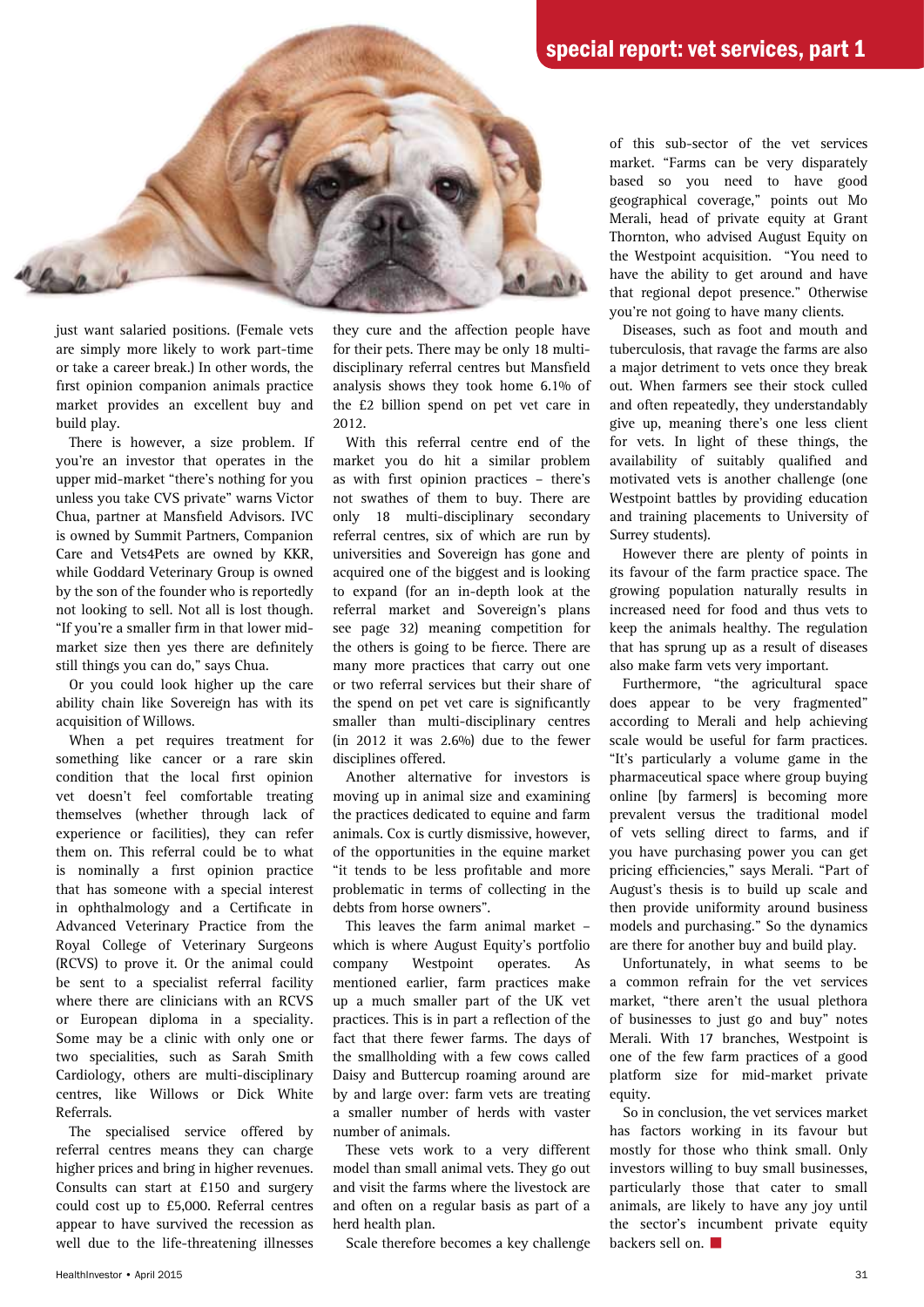## Pet plan

Sovereign Capital has spotted a new opportunity in complex animal care. Ploy Radford visits Willows Veterinary Centre & Referral Service to find out more



tate of the art operating<br>theatres, x-ray suites,<br>the latest MRI and CT<br>scanners, clinicians<br>specialising in a<br>range of disciplines<br>such as neurology,<br>oncology... theatres, x-ray suites, the latest MRI and CT scanners, clinicians specialising in a range of disciplines such as neurology, ophthalmology, oncology….

*HealthInvestor* could be forgiven for thinking at first glance that it was walking around a hospital for humans. A couple of the staff are former NHS employees, for goodness sake.

However, Solihull-based Willows Veterinary Centre & Referral Service is in fact aimed at the 17 million cats and dogs resident in UK households. Indeed its reach is nationwide with referrals to the facility coming from as far as Scotland and the Channel Islands.

Founded in 1992 by vets Malcolm McKee and Peter Renwick (although at a different site), Willows is one of only 18 multi-disciplinary secondary referral centres in the UK (*see box to right*) and possibly the biggest. Its raison d'être is to provide highly specialist care for sick animals that first opinion practice vets have passed onto it (although Willows does have a small first opinion practice as well).

So mainstream it ain't but Sovereign Capital believes demand will only increase for these centres and took a gamble on Willows, snapping it up last September.

Sovereign Capital director Neil Cox says his faith is backed up in part by a growing insurance market. "That insurance net, in the way insurance should, provides the funding and ability for vets to carry out more complex procedures on animals."

Willows chief executive Lynne Hill,



Multi-disciplinary referral centres in the UK

- 1 Anderson-Moores Veterinary Specialists
- 2 Animal Health Trust
- **3** Croft Veterinary Referrals
- 4 Chestergates Referral Centre (part of CVS)
- **5** Davies Veterinary Specialists
- **6** Dick White Referrals
- 7 Edinburgh University Veterinary School Teaching Hospital
- 8 Glasgow University Veterinary School Teaching Hospital
- **9** Langford Veterinary Specialists (wholly owned subsidiary of Bristol University)
- 10 Liverpool University Veterinary School Teaching Hospital
- 11 North Downs Specialist Referrals
- 12 Northwest Surgeons
- 13 Pride Veterinary Centre
- 14 Royal Veterinary College Teaching Hospital
- **15** The Queen's Veterinary School Teaching Hospital (part of Cambridge University)
- 16 VRCC
- 17 Wey Referrals (part of CVS)
- **18** Willows Veterinary Centre & Referral Service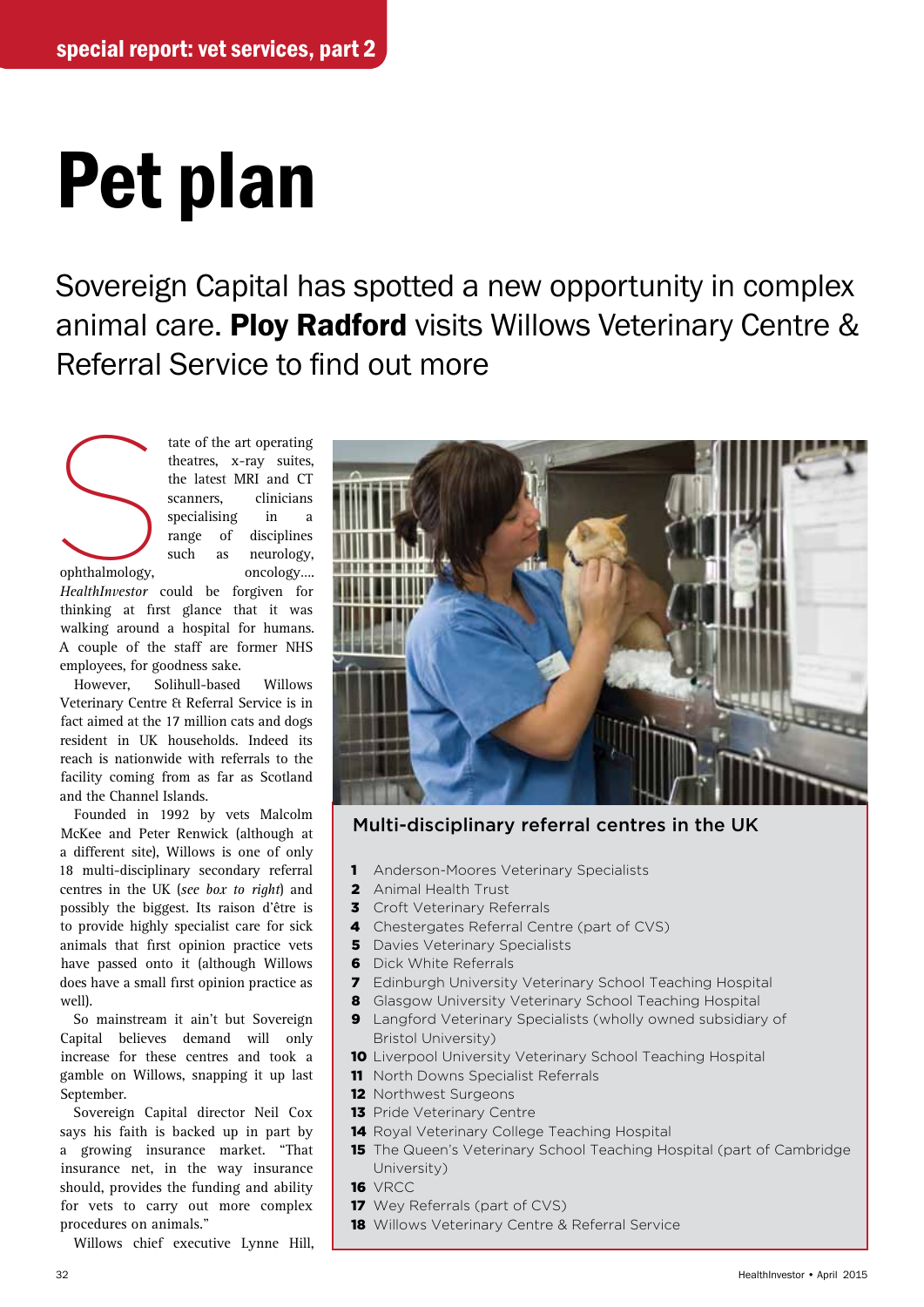

who is a council member and former president of the RCVS, adds that education – "there are now European diplomas so there are more places where you can become a specialist" – and the resulting shifting nature of first opinion practices have helped create this market too. "Nowadays you can get practices that only do spays, vaccinations and simple procedures so they have to send other cases elsewhere," says Hill. "Maybe they don't have the facilities or the skill because they don't see enough of a certain case so it's better to send it on. In James Herriot's times, there was nobody to send the case to so you had to have a go, but that is no longer acceptable."

Advances in technology that have made equipment such as MRI scanners cheaper have also allowed private referral centres to spring up rather than let advanced care be the remit of universities.

Plus, let's not forget that at the end

of the day, owner sentiment for their canine or feline companions is strong. "People say 'I can have an MRI, why can't I have one for my cat'," points out Hill.

And for the doubters, surely the mere physical presence of Willows is a testament to market demand. In a move that must have caused some sleepless nights, McKee and Renwick opened the current state-of-the art centre in summer 2009, less than a year after Lehman Brothers collapsed. Yet regardless of that the centre has grown rather than folded. "During the recession the referral market was increasing at 5% - 10% and Willows continued to grow," says Hill.

The particular appeal of Willows is down to a number of factors. For a start, Willows is in a good geographical position; it's in the Midlands with a lot of people within an hour and still easy to get to for those coming from further afield.



its entirety"; useful if a case requires  $\blacktriangleright$ Then there is the fact that it is multidisciplinary. As mentioned in 'All creatures great and small' (*see page 30*) there are middle tiers between first opinion practices and multi-disciplinary referral centres. They can be cheaper than somewhere like Willows but as Cox points out, Willows is "a one-stop shop" which means it "can treat an animal in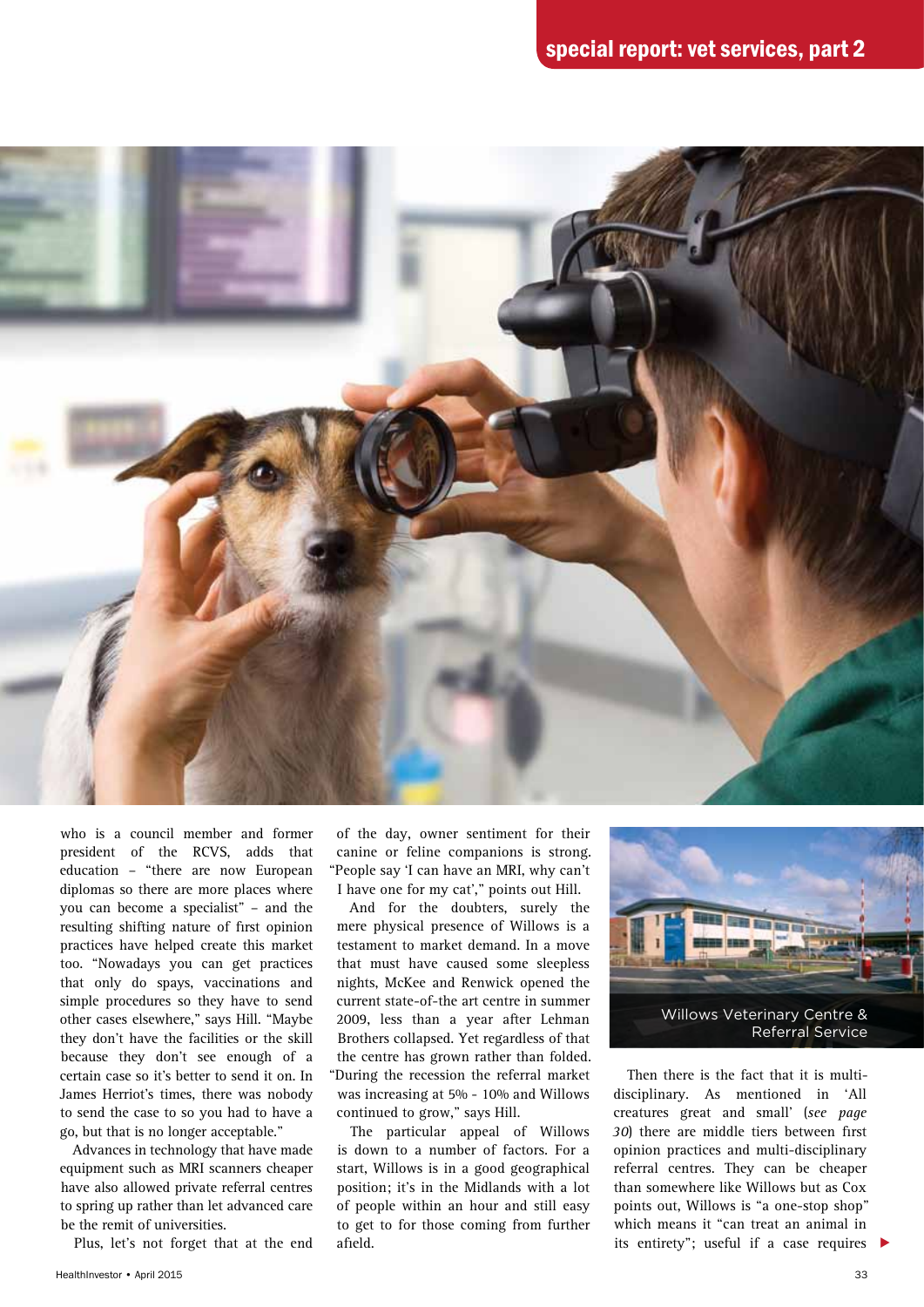

more than one discipline to treat. Plus, Willows has more than one specialist in some of the more popular disciplines and they are all full-time which doesn't always happen in the middle tier practices. This means that if there are post-surgery complications there is no danger that when the owner brings the animal back there isn't someone qualified around to help. As Willows is open on weekends and out-of-hours to midnight, clients really can feel they are getting value for money too. ▶

Hill is keen to emphasise, though, it is the attitude of the centre forms an integral part of its success. "A client told me they asked a vet why they refer people to Willows and the vet replied 'it's because they make me and our clients feel special'," Hill says. "We are the top end of the market."

In many respects, Willows is a business to business play – it relies on first opinion practices to feed work their way. This means marketing and reaching out to them is one of the biggest challenges. Good communication around

the cases passed between them is key. "We pride ourselves on the fact that our vets talk to first opinion practice vets directly, give them advice on the phone and ensure that reports go out to them quickly," says Hill.

Willows also does a lot of continued professional development (CPD) for practices. Vets and nurses have to do a certain number of hours of CPD a year to keep their licence, so Willows will go

## Willows' specialities:

- Anaethesia and analgesia
- Dermatology
- Diagnostic imaging
- $\bullet$  Internal medicine
- Joint replacement
- Neurology
- Oncology
- Opthalmology
- Orthopaedics
- **•** Soft tissue surgery
- 



**•** Spinal surgery **Lynne Hill, chief executive, Willows**